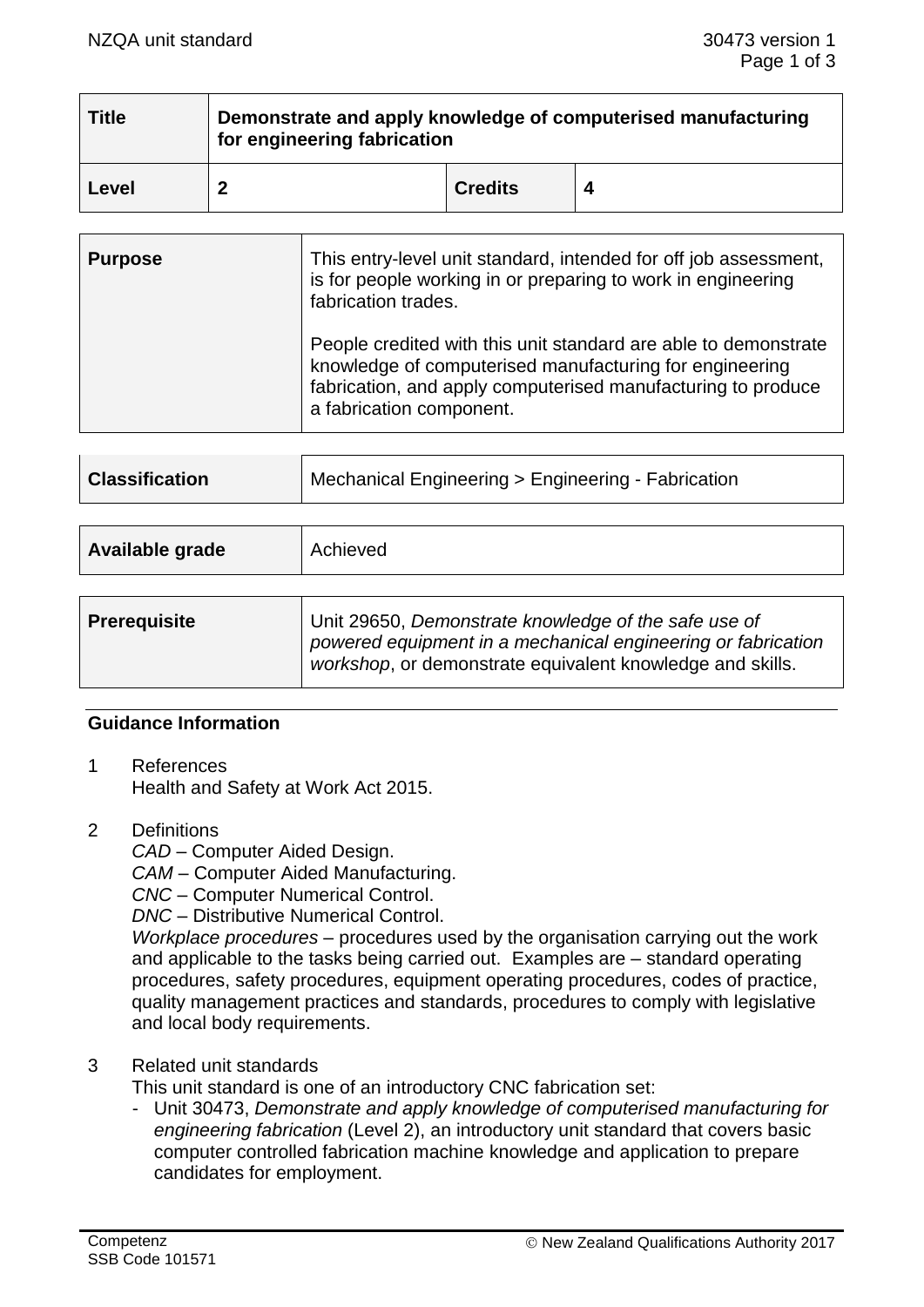- Unit 30474, *Set up and operate a CNC machine for engineering fabrication*  (Level 3), a unit standard that covers simple setting and operation of computer controlled fabrication machines.

## **Outcomes and performance criteria**

# **Outcome 1**

Demonstrate knowledge of computerised manufacturing for engineering fabrication.

#### **Performance criteria**

- 1.1 Computerised material fabrication systems are described in terms of purpose, machine functions, machine configuration, component identification and operation, and software function.
	- Range evidence is required of a minimum of one cutting machine system and one other fabrication system; examples of machines are – sheet metal benders, punching machines, cutters (laser, plasma, waterjet), shears, press brakes; examples of fabrication system functions are – design, layout, bending, cutting, drilling, marking, surface preparation, assembly.
- 1.2 The advantages of computerised material fabrication systems compared to manually controlled fabrication machines are described.
- 1.3 The interaction between CAD, CAM, and DNC is explained in relation to production of components using CNC.
	- Range CAD software options, file formats and drawing requirements; conversion to machine code, CAD/CAM software.
- 1.4 Tool and workpiece movements are expressed in terms of Cartesian coordinates, and the purpose of the reference point (grid zero) is explained.

#### **Outcome 2**

Apply computerised manufacturing to produce a fabrication component.

#### **Performance criteria**

2.1 Workplace safety procedures are followed.

Range examples are – use of personal protective equipment, checking of equipment for faults, use of extraction equipment.

- 2.2 CAD and CAM files are prepared and uploaded to the machine and programme confirmed with supervisor, in accordance with workplace procedures.
- 2.3 Component material is loaded and positioned in accordance with workplace procedures.